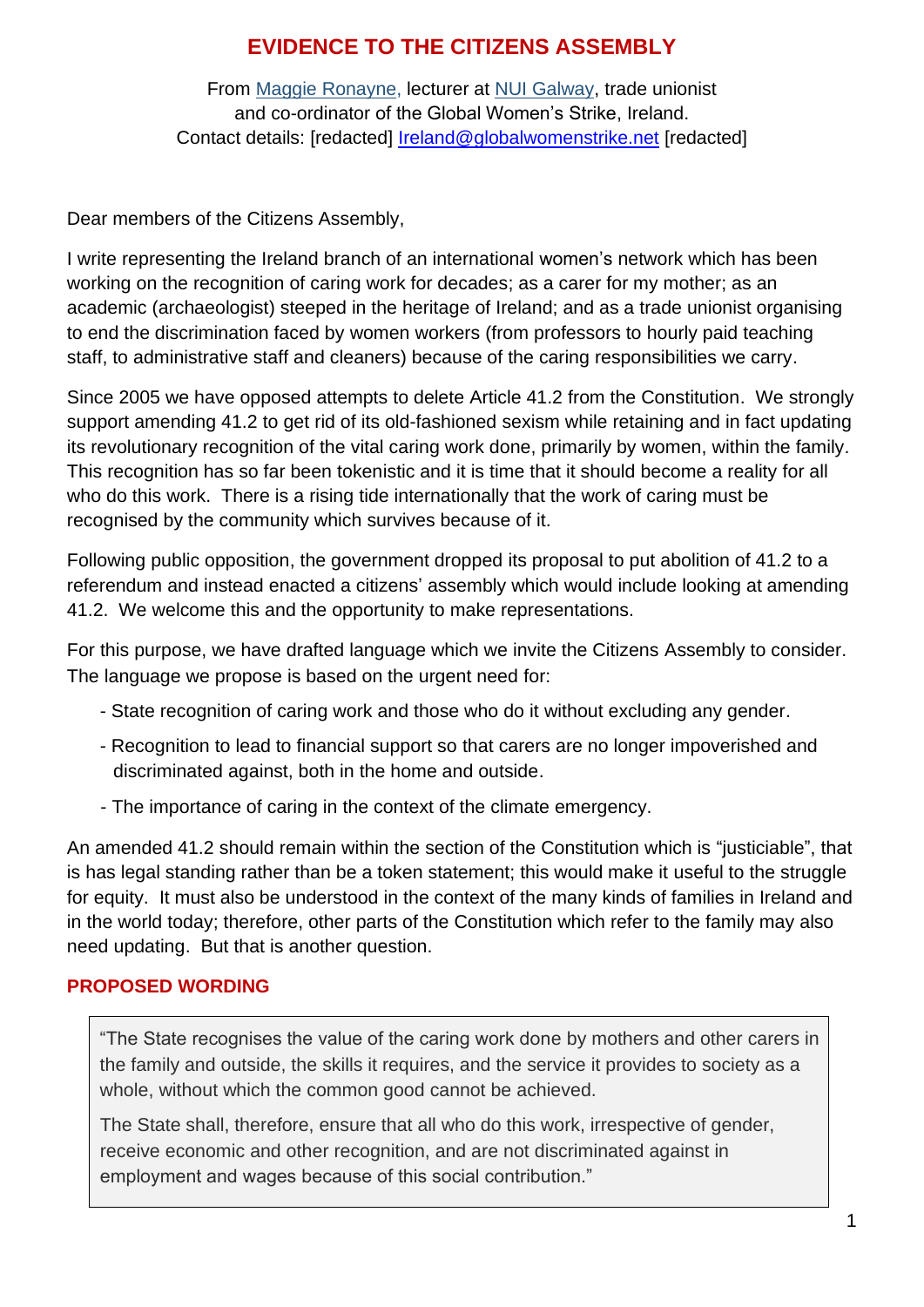#### **JUSTIFICATION**

In my article (Irish Times, July 2018), I wrote (excerpt, full article attached):

The women of my mother's generation would not be uplifted by hiding their contribution. Neither would those of my generation as we struggle to fit unwaged caring for loved ones around the demands of waged work. Invisibility would not help our struggle for equity, it would undermine it.

The vast majority of women in Ireland are mothers and their family's primary carers. They are also the poorest. According to One Family, lone parents, overwhelmingly women, head 25.4 per cent of family units with children; 50.1 per cent of those families live in deprivation.

Family Carers Ireland estimates there are 200,000 family carers, but the means-tested carer's allowance is only €214 per week for caring for one person. And it is well known that carers have to struggle to get basic supports that should automatically be theirs…

Article 41.2 has never been fully tested, but this could change. Once mothers and other carers are aware that the State is to "endeavour" to keep them out of poverty, they may expect financial support instead of the austerity that has hit them so hard. The cuts and changes to the One Parent Family Payment alone may be a contravention of the Constitution.

Some 62 per cent of mothers, according to a 2017 survey by Amárach Research, would prefer to stay at home with their children, especially in their early years, if they could afford to. Such deeply-felt concerns for children appear in every country we know of. Is the Government worried that such mothers may make demands on it?

Unremunerated caring in the home has also been used to lower women's wages and status on the job market. In 2014, a Sheehy Skeffington equality tribunal ruling noted that academic women applicants for promotion at NUIG seemed to be disadvantaged when they declared their caring responsibilities. This ruling triggered a movement for pay equity and gender equality in higher education which has now been extended to all grades – from cleaners and administrative staff to lecturers and professors.

Gender equality would not be advanced by removing wording which values caring and the person who does it. A minority of women who can afford it would be able to shed the persona of carer, but most would be drawn into more invisibility, as would men who do this work.

Acknowledging that in most families, everywhere, mothers are the primary carers does not chain women to this work. Rather, it makes society aware of what it is receiving, first of all from mothers, without which it could not function. Such recognition would empower women and all carers of whatever gender, and make it easier to get the support that all who do this work are entitled to. It would also encourage men who have often shied away from this work to appreciate its value and to participate in it.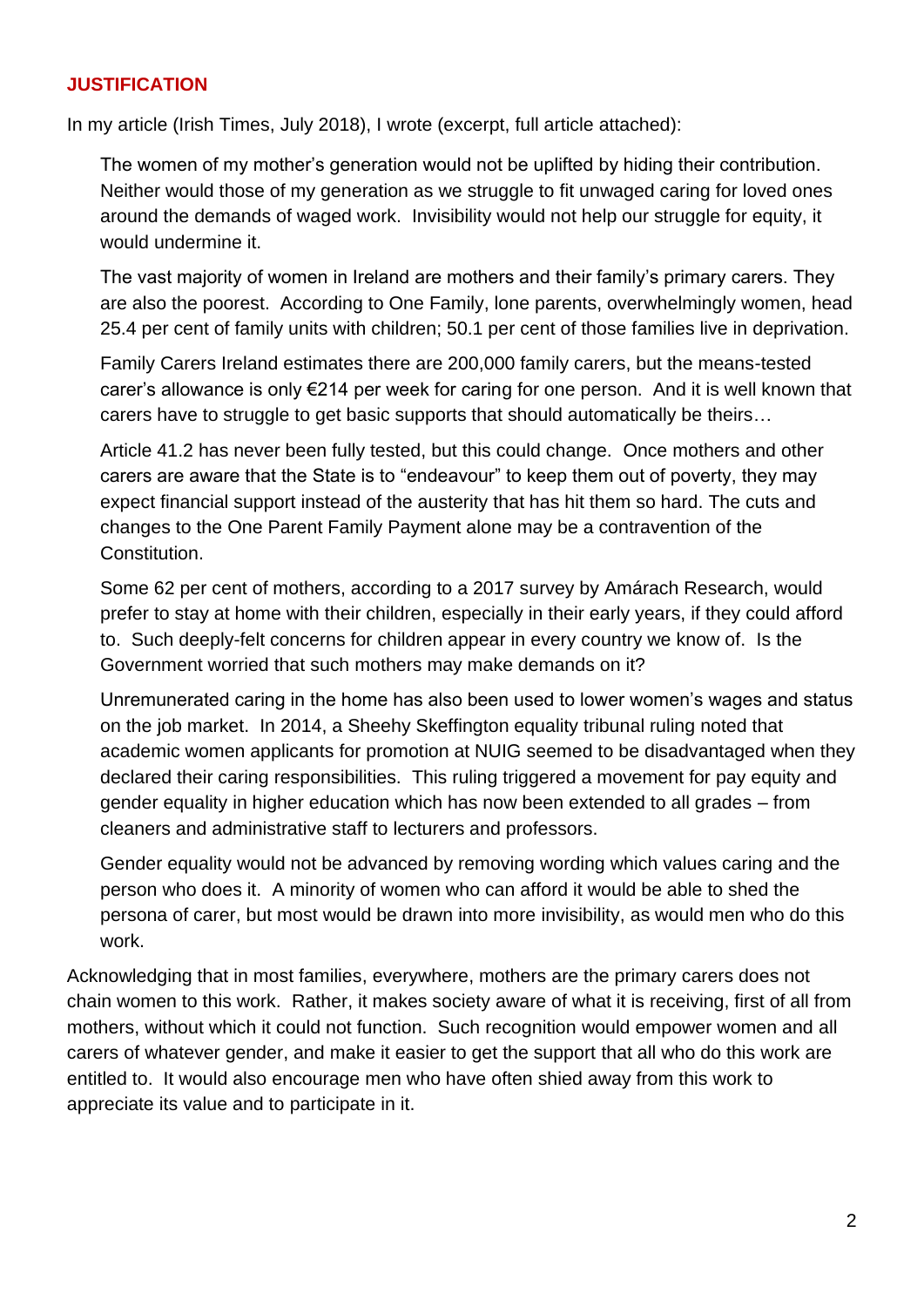#### **RECENT INTERNATIONAL HISTORY**

Unremunerated work entered the international agenda in 1975, at the opening conference of the UN Decade for Women in Mexico City. We were involved in subsequent conferences. We formed the Women Count Network to campaign and lobby with the petition Women Count – Count Women's Work which was supported by more than 1500 organisations, including from Ireland, representing millions of women worldwide.

The mid-decade conference in 1980 in Copenhagen, Denmark, gave unwaged work additional legitimacy with the International Labour Office (ILO) figure (conservative in our view) that **women do 2/3 of the world's work, yet receive only 5% of its income**. In 1985 at the final conference of the UN Decade in Nairobi, Kenya, we won Paragraph 120 which stated that the work women do in the home, on the land and in the community should be included in national statistics. Finally, in 1995, in Beijing, China, we won the decision that national accounts are to include measuring and valuing unwaged work: how much of our lifetime women (and to a lesser extent men) spend doing unwaged work and how much value this work creates. It was a turning point globally.

This month, on the 25<sup>th</sup> anniversary of this momentous decision, the UN Commission on the Status of Women was scheduled to meet in New York to discuss where implementation of Beijing decisions has reached. Our network was due to give evidence there pressing for more recognition not less, especially given that women have carried the bulk of austerity policies everywhere. The full CSW was postponed due to the health crisis.

The issue is ever more urgent. The Oxfam report, **Time to Care**,<sup>1</sup> issued in January 2020 says that **women and girls do more than three-quarters of all unpaid care work**, contributing an estimated **\$10.8tn** to the global economy with a total of **12.5bn hours a day**. While women are urged to get an education and thus a better paid job, the need for caring does not go away but increases. Women formed a movement not to eliminate caring but the dependence, isolation, invisibility and discrimination that society imposes on the unwaged carer. Recognition of the work and the worker, within the family and outside, is the only way forward for society to address such discrimination.

Ireland is not the only country whose constitution recognises caring work – Bolivia, Ecuador and Venezuela all mention this work. Venezuela is furthest reaching. Its [Article 88](http://hrlibrary.umn.edu/research/venezuela-constitution.html)<sup>2</sup> says:

The State guarantees equality and equity between men and women in the exercise of their right to work. The State recognises work in the home as an economic activity that creates added value and produces social welfare and wealth. Housewives are entitled to social security in accordance with the law.

## **THE GREEN NEW DEAL FOR EUROPE RECOMMENDS A CARE INCOME**

<sup>1</sup> [https://oxfamilibrary.openrepository.com/bitstream/handle/10546/620928/bp-time-to-care-inequality-200120](https://oxfamilibrary.openrepository.com/bitstream/handle/10546/620928/bp-time-to-care-inequality-200120-summ-en.pdf) [summ-en.pdf](https://oxfamilibrary.openrepository.com/bitstream/handle/10546/620928/bp-time-to-care-inequality-200120-summ-en.pdf)

<sup>2</sup> <http://hrlibrary.umn.edu/research/venezuela-constitution.html>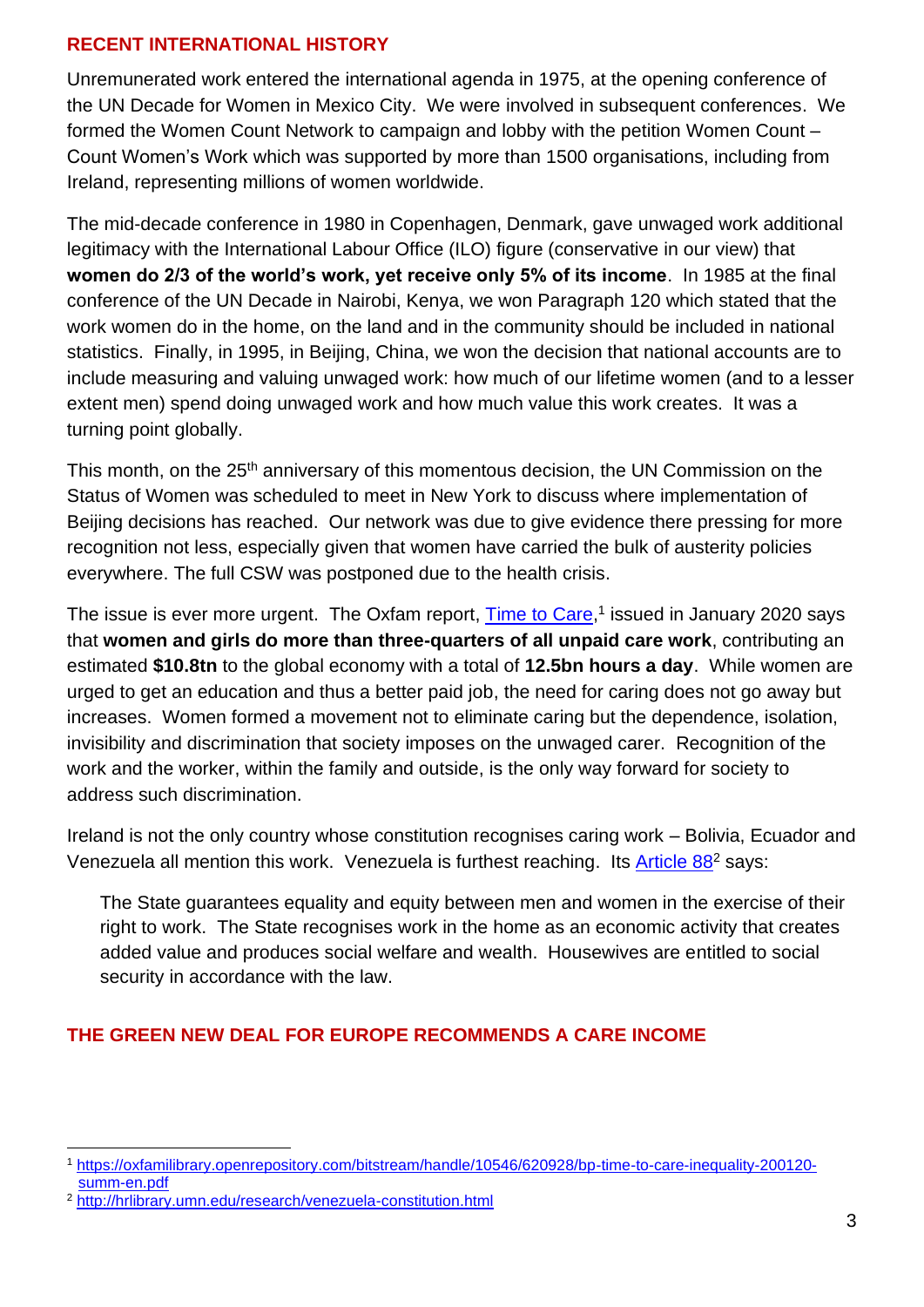At a time of climate emergency, the importance of caring work cannot be overstated. We cannot miss this opportunity to play our part by supporting proposals which are being put forward as part of the [Green New Deal for Europe](https://report.gndforeurope.com/#3) (GNDE).<sup>3</sup> The document states:

[The GNDE aims to be] the first attempt at a political response to climate change that is on the same scale as the problem itself, recognizing that any response to the climate and sustainability crisis must necessarily also deal with the austerity and economic shortsightedness that currently paralyze our societies…

It is a promise to build a fairer and more democratic economy, generating decent jobs, protecting workers' rights, and empowering communities to shape their futures. This is the vision behind the Green Public Works (GPW), an historic public investment programme financed by the European Investment Bank (EIB)…

…the GPW will recognise that reproductive and care work represents a significant amount of time allocated for personal, household and community wellbeing and the protection of and struggle for human rights which is integral to care work. The GPW, then, includes provision for a Care Income (CI) — based on the recognition of the necessity of the activities of caring, which are often undervalued or invisible in our societies and overwhelmingly performed by women — especially mothers. This can be made available to people who are not formally employed, but are engaged on a full- or part-time basis in care — parents caring for their children, children caring for their elderly parents, and community members caring for each other and the environment.

By providing social and financial recognition, the CI would provide an incentive for people to engage seriously with care work. This, in turn, would provide security for disabled people facilitating access to the care they need to live independently. It would also help remedy the structural disadvantages faced by women and other caregivers in today's economy overcoming the scourge of unequal pay.

Finally, the CI would strengthen families. In parts of Europe, children are being taken into care at an alarming rate. This is the result of policies such as austerity which have impoverished families, particularly single-mother families, and the privatisation of children's services, which have added a profit motive to removing children. A Care Income would redirect resources towards mothers and children, supporting social services in enabling families to stay together.

**POLICY RECOMMENDATION: Implement a Care Income to compensate activities like care for people, the urban environment, and the natural world.**

## **FAMILY CARERS SPEAK**

The comments below, among many that my Irish Times article evoked, give some idea of the depth of feeling among family carers, both women and men, that this debate on 41.2 has opened up.

## **From a mother:**

<sup>3</sup> <https://report.gndforeurope.com/#3>